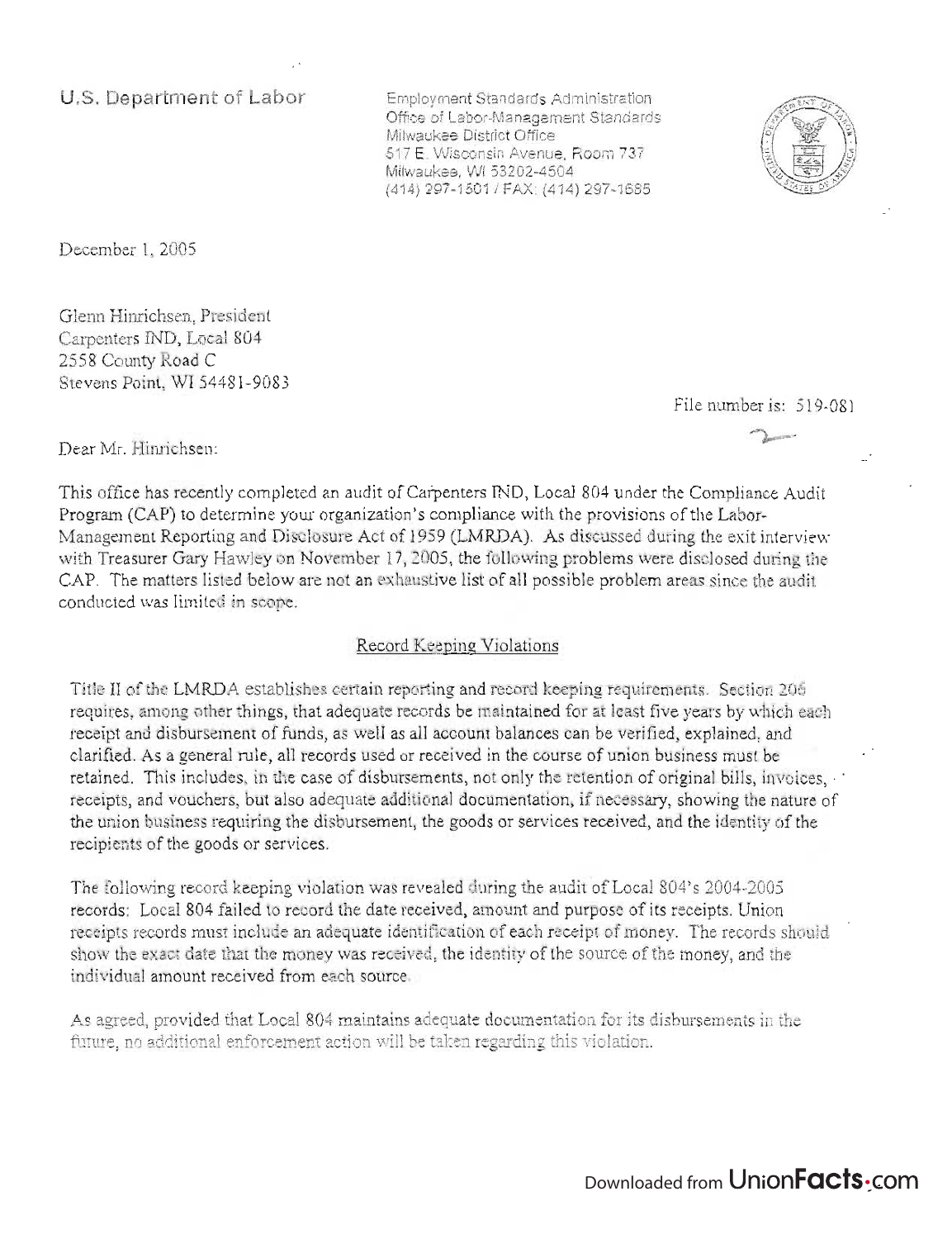Carpenters IND, Local 804 December 1, 2005 Page 2 of 3

## Reporting Violations

The CAP disclosed a violation of LMRDA section 201(b), because the Labor Organization Annual Report (Form LM-3) filed by Local 804 for fiscal year ending June 30, 2005 was deficient in the following areas:

- 1. Local 804 failed to include some salary payments and some expense reimbursement payments to officers in the amounts reported in Item 24 (All Officers and Disbursements to Officers). For example, it appears the salary payments dated June 21,2005, to former President Kurt Zurawski and Trustee Kevin Zurawski were not included in the amounts reported in Item 24 because the checks were issued during the union's fiscal year but did not clear the bank account before the end of the fiscal year. As discussed on page six of the LM-3 instructions, Form LM-3 must be prepared using the cash method of accounting. Under the cash method of accounting, receipts are recorded when money is actually received by your organization and disbursements are recorded when money is actually paid out by your organization. Since the payments were issued to those officers during the fiscal year, the amounts should be included in the total payments to those officers reported in Item 24 of the LM-3 filed for fiscal year ending June 30,2005.
- 2. The amount of dues collected by Local 804 that is reported in Item 38 and disbursements for per capita taxes reported in Item 47 (Per Capita Tax) are incorrect. In the case of Local 804 dues are withheld from members' wages and remitted to the Northern Wisconsin Regional Council of Carpenters (NWRCC) by employers. The NWRCC retains certain amounts for per capita taxes and remits the remaining funds to Local 804. The amount reported by Local 804 in Item 38 appears to include the full amount remitted to the NWRCC rather than the amount actually received by Local 804 from the NWRCC. The amount reported by Local 804 in item 47 appears to erroneously include amounts retained by the NWRCC for per capita taxes. The LM-3 instructions require that you report in Item 38 only those funds actually received by your organization and that you report in Item 47 only those monies actually disbursed by your organization for per capita taxes .

.1 am not requiring that Local 804 file an amended LM-3 report for fiscal year ending 2005 to correct the deficient items, but as agreed, your union will properly report the deficient items on all future reports filed with this agency.

## Other Issues

During the audit, Treasurer Hawley advised that the Local 804 only requires one signature on checks. Section 37A of the United Brotherhood of Carpenters International Constitution requires that "all checks of the Local Union must be signed by two or more officers." The countersignature requirement is an effective internal control of union funds. Its purpose is to attest to the authenticity of a completed<br>document already signed. However, not countersigning checks completely circumvents and undergines the whole purpose of the countersignature requirement. You may want to revise your check disbursement method.

## Downloaded from Union**Facts**.com